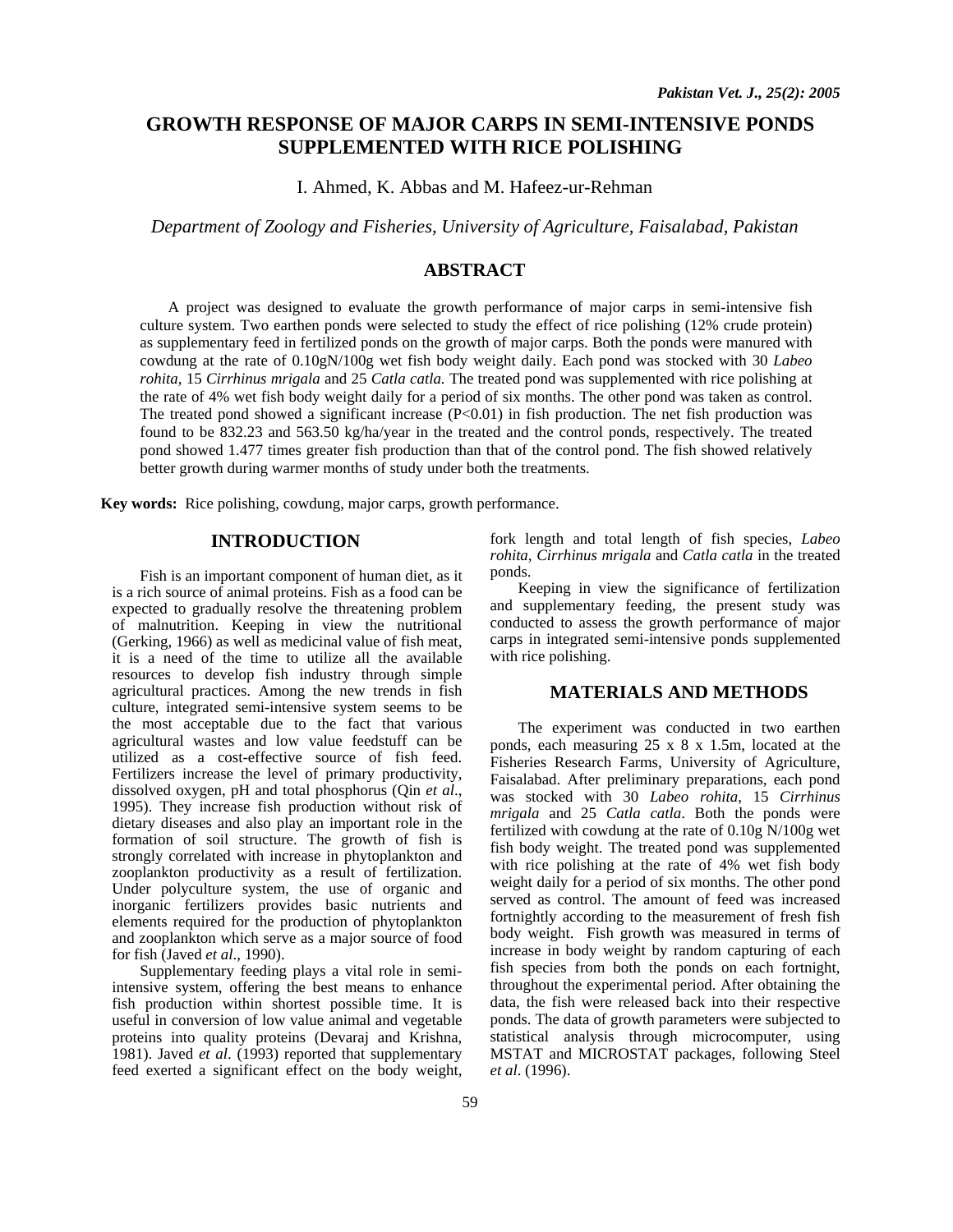#### **RESULTS**

The initial body weight of *Labeo rohita*, *Cirrhinus mrigala* and *Catla catla* averaged  $51.9 \pm 4.02$ ,  $49.3 \pm 4.02$ 3.85 and 61.2  $\pm$  4.51 for the control pond, while 49.7  $\pm$ 3.85, 53.1  $\pm$  5.32 and 59.4  $\pm$  4.51g for the treated pond, respectively (Table 1). At final harvest, the average body weight was found to be  $173.2 \pm 8.42$ ,  $157.8 \pm 7.40$ and  $165.5 \pm 5.50$ g in the control pond, while 226.3  $\pm$ 8.50, 201.8  $\pm$  8.44 and 223.4  $\pm$  6.50g in the treated pond, respectively. There was a net body weight gain of 121.3, 108.5 and 104.3g in the control pond and 176.6, 148.7 and 164.0g in the treated pond for *Labeo rohita, Cirrhinus mrigala* and *Catla catla*, respectively (Table 2). The net fish yield for all the species together was calculated to be 563.50 kg/ha/year in the control pond and 832.23 kg/ha/year in the treated pond. There was 1.477 times greater net fish production in the treated pond than that in the control pond. There was a significant difference among fortnights, fish species and ponds for the gain in body weight (P<0.01). *Labeo rohita* showed the best growth in overall weight gain (Table 3).

### **DISCUSSION**

The results of the present study show that average gain in body weight of all the fish species together was less in the control pond than that in the pond treated with supplementary feed (rice polishing). The supplementary feeding caused a significant increase in fish yield in the treated pond. The net fish production in the treated pond was found to be 832.23 kg/ha/year, while in the control pond it was 563.50 kg/ha/year. So, the semi-intensive condition gave 1.477 times greater fish production than the simple extensive one. These results are in line with those obtained by Sumitra *et al*. (1981), who reported a significant increase in fish yield due to the effect of organic fertilizer on the planktonic productivity of a commercial pond. Hassan *et al*. (2000) reported that cowdung fertilization exerted significant effect on the growth performance of major carps. These results are also in confirmatory with those of Aziz *et al*. (2002), who studied the growth performance of major carps in fertilized ponds supplemented with feed containing 28% crude protein and reported that a planktonic productivity of 22.14 mg/l produced an average fish yield of 7826.08g. These workers, through the regression studies, calculated the contribution of primary productivity towards increase in fish yield to be 57.40%.

In the present experiment, the enhanced production in the treated pond can be justified by the fact that crude protein in the form of rice polishing was not only taken as feed by the fish but also the leftover protein contributed to the fertility of the treated pond. Javed *et*  *al*. (1993) concluded that use of artificial feed was beneficial in two ways, (i) direct utilization of feed, (ii) indirect response of leftover feed in terms of planktonic productivity. The nitrogen supplemented in the form of crude protein resulted in significant increase in body weight of the fish. Virk and Saxena (2003) also reported that *Cyprinus carpio* and *Labeo rohita* in semiintensive polyculture ponds supplemented with diet containing Amaranthus seeds, showed better growth as compared to the control pond because Amaranthus seeds provided quality proteins to the fish.

The fish showed better growth during warmer months of study under both the treatments. Goolish and Adelman (1984) also recorded significantly positive increase in the growth rate of fish (*Cyprinus carpio*) with concomitant increase in temperature. The net fish yield in the treated pond in the present study (832.236 kg/ha/year) was lower than the net yield (2928.54 kg/ha/year) found by Javed *et al*. (1992) in semiintensive ponds. This contradiction owed to the average lower water temperature (20.3 and  $19.8\text{ °C}$  in the control and the treated pond, respectively throughout this experimental period) as was reported by Villaluz and Ungui (1983). They studied the effect of temperature on activity, feeding and growth of milk fish and concluded that low temperature  $(22.6^{\circ}C)$  decreased activity and food intake, while high temperature (up to  $33^{\circ}$ C) had the opposite effect. Growth was faster at higher temperature and slower at low temperature.

In conclusion, the vegetable protein which is cheaper than animal protein can be used in the form of supplementary feed in semi-intensive fish culture system for better fish production.

### **REFERENCES**

- Aziz, H., M. Javed and R. Kazimi, 2002. Studies on the growth performance of major carps in poultry droppings fertilized ponds supplemented with feed. J. Anim. Vet. Advan., 1(3): 113-115.
- Devaraj, K. V. and D. S. Krishna, 1981. Utilization of duckweeds and waste cabbage leaves in the formation of fish feed. Mysore J. Agri. Sci., 15: 132-135.
- Gerking, S. D., 1966. The Biological Basis of Freshwater Fish Production. Blackwell Scientific Publications, Oxford, UK, pp: 495.
- Goolish. E. M. and I. R. Adelman, 1984. Effect of ration size and temperature on growth of juvenile common carp (*Cyprinus carpio*). Aquaculture, 110: 27-35.
- Hassan, M., M. Javed and G. Mahmood, 2000. Response of different levels of nitrogen from broiler droppings towards planktonic biota of major carps rearing ponds. Pakistan J. Biol. Sci., 3(10): 1712-1715.